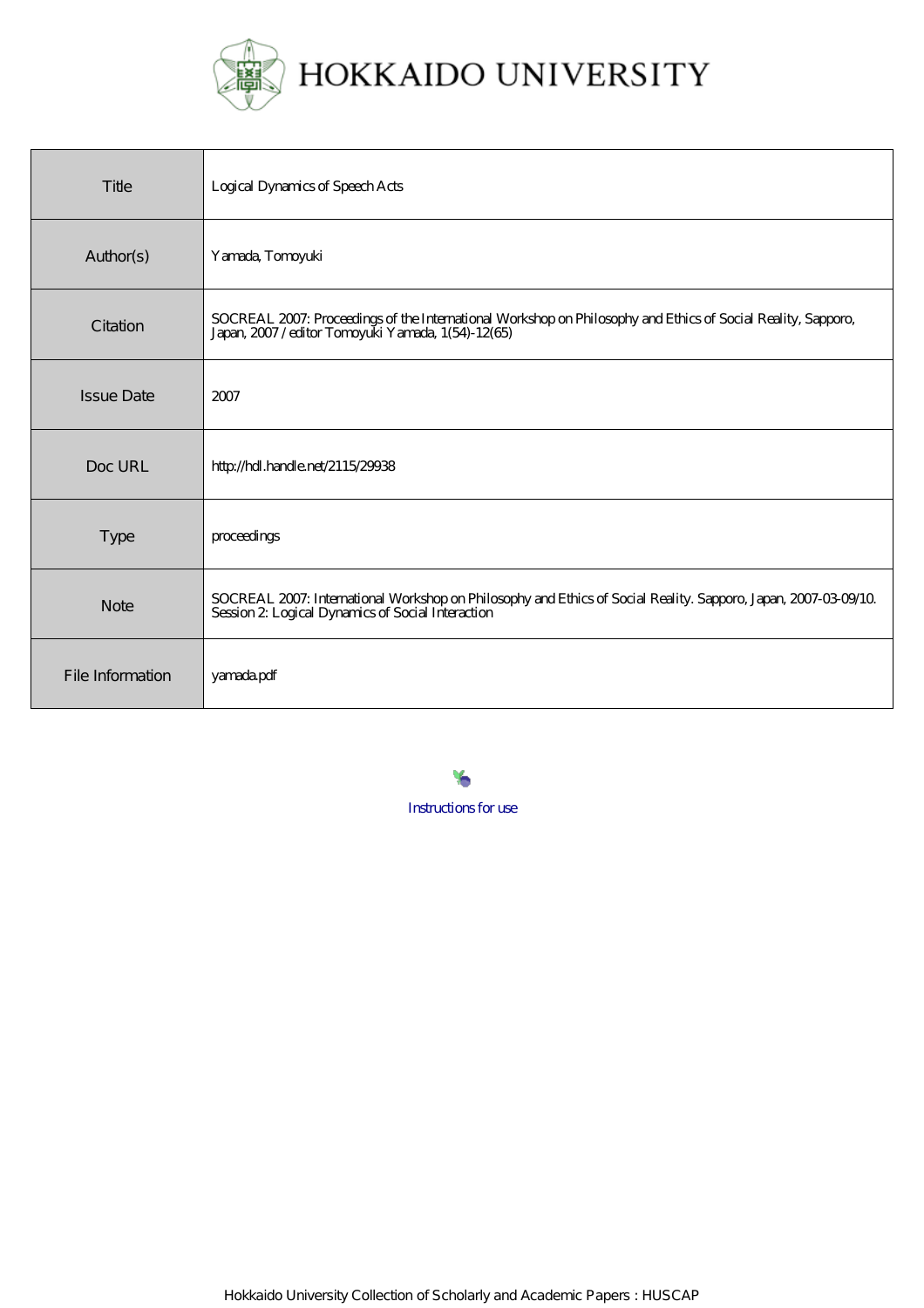



# Treating Speech Acts as Acts

If we are to take the notion of speech act seriously, we must be able to treat speech acts as acts.

By characterizing speech acts in terms of dynamic changes they bring about, it becomes possible to treat them within a general theory of action.





1

#### Illocutionary Acts: a Problem

Illocutionary acts do not directly affect brute facts, except for those physical conditions involved in the production of sounds and written symbols.

Nor do they directly affect attitudes and actions of addressees.

4

# A Gap

For instance, intuitively, a command

 $\Gamma$ `See to it that  $\phi$ !"

makes worlds where  $\phi$  holds preferred over those where it does not – at least, if we accept the preference induced by the issuer of the command. (Van Benthem & Liu, to appear)



5

## Illocutionary Acts as Acts

Illocutionary acts affect institutional facts.

How is it possible to capture changes in institutional facts?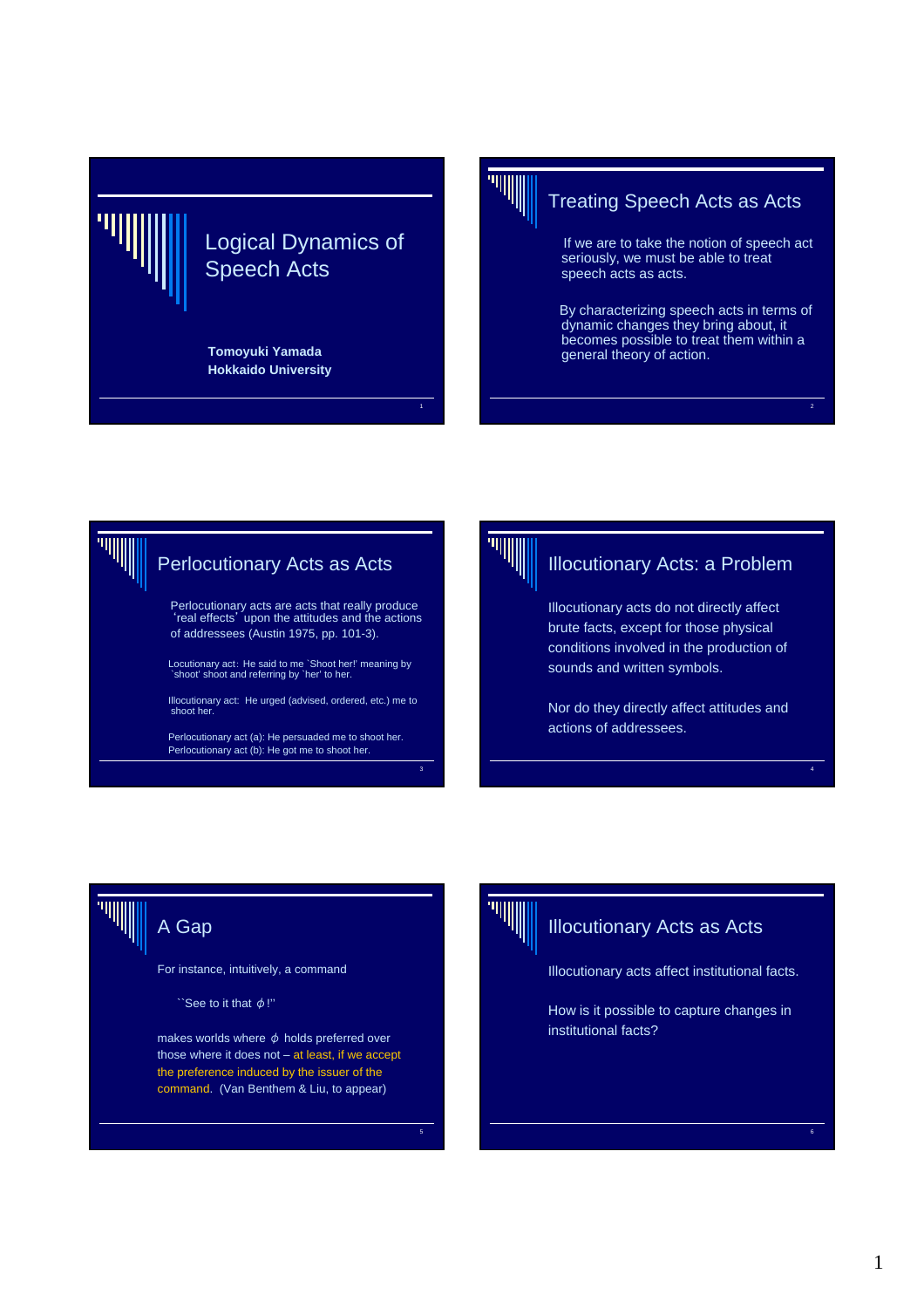

# Example 1: On A Hot Day (1)

Suppose you are reading an article on logic in the office you share with your boss and a few other colleagues. While you are reading, the temperature of the room rises, and it is now above 30 degrees Celsius.

# Example 1: On A Hot Day (2)

Then, suddenly, you hear your boss's voice. She said, ``Open the window!.''

She commanded you to open the window.

What effects does her command have on the current situation?

8

10

12

# Example 1: On A Hot Day (3)

Her act of commanding did not affect the state of the window directly.

Nor did it affect the number of alternatives you have. It is still possible for you to turn on the air conditioner, to ignore the heat, or to open the window.



7

9

11

## Example 1: On A Hot Day (4)

But it has now become impossible for you to choose alternatives other than that of opening the window without going against your obligation.

It is now obligatory upon you to open the window, although it was not so before.

# Acts of Commanding

Acts of commanding seem to affect deontic status of possible courses of actions.

We have considered how we can capture the kind of changes acts of commanding bring about in Yamada (2007a, b).



# The Idea of Command Logic

We model changes acts of commanding bring about in terms of a new update logic. We combine a multi-agent variant of the language of monadic deontic logic with a dynamic language to talk about the situations before and after the issuance of commands, and the commands that link those situations.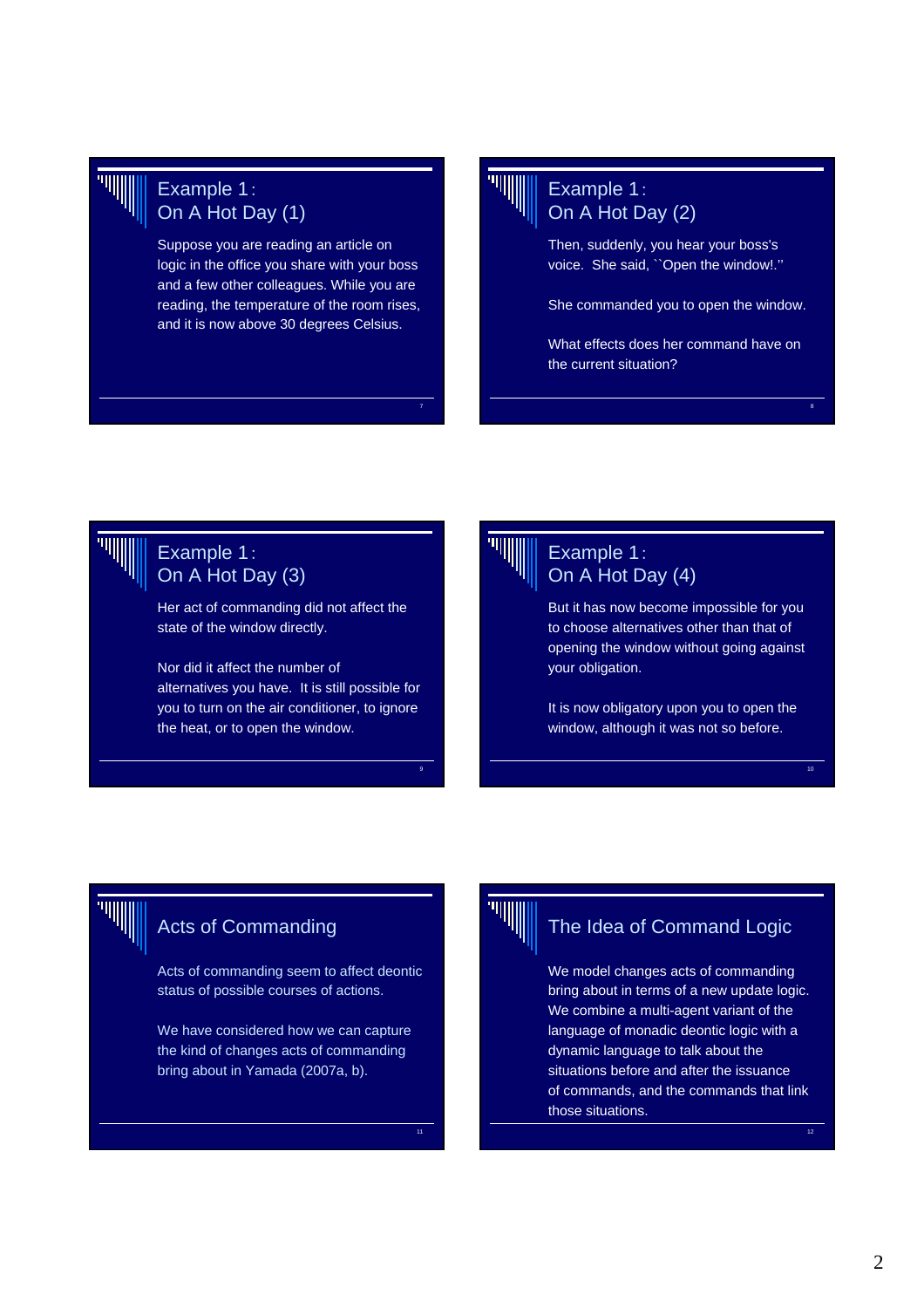

# The results

Although the resulting language inherits various inadequacies from the language of monadic deontic logic, some interesting principles are captured and seen to be valid nonetheless.



# Related Paradigms

・Speech Act Theory (Austin, Searle)

- ・Propositional Dynamic Logic
- ・Update Semantics (Veltman)
- ・Logic of Public Announcements (Plaza, Groeneveld & Gerbrandy, Baltag, Moss & Solecki, Kooi & van Benthem, etc.)

14

・Deontic Logic







# **Relativisation**

*Oi p* : It is obligatory upon *i* that *p. P<sub>i</sub>p* : It is permitted of *i* that *p*. *Fi p* : It is forbidden of *i* that *p*.

where *i* is an agent in a given set *I* of agents*.*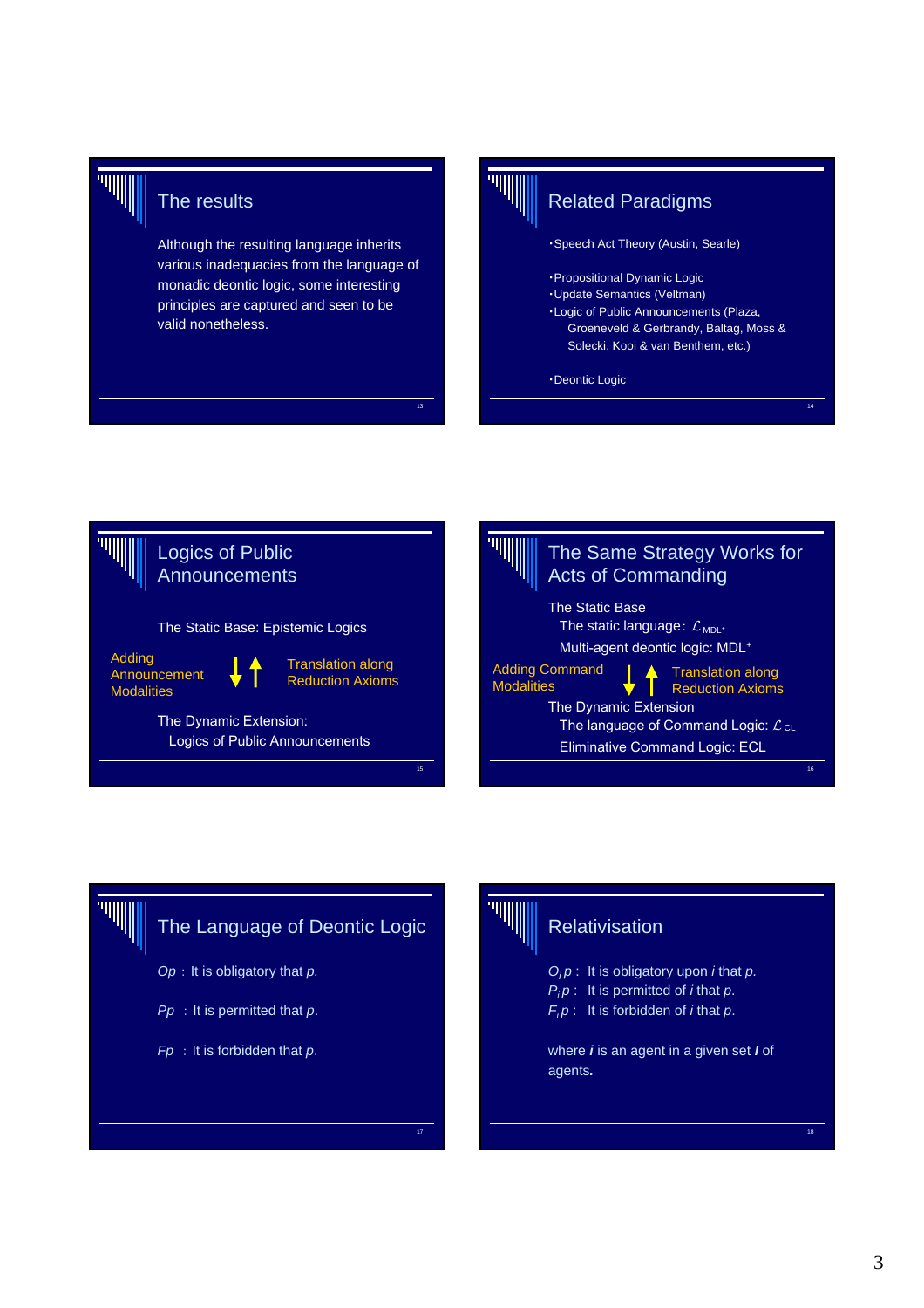

# The Static Language  $\mathcal{L}_{\text{\tiny MDL^+}}$

Definition 1 Take a countably infinite set *Aprop* of proposition letters and a finite set *I* of agents, *p* ranging over *Aprop* and *i* over *I*. The multi-agent monadic deontic language with an alethic operator  $\mathcal{L}_{MDL^+}$  is given by:

 $\phi ::= \top | p | \neg \phi | \phi \wedge \psi | \Box \phi | O_i \phi$ 





19





# Completeness of MDL+

A sound and complete proof system for MDL+ is given in Yamada (2007a). Thus:

Theorem 1: MDL is strongly complete with respect to the class of  $\mathcal{L}_{MDL^+}$  -models.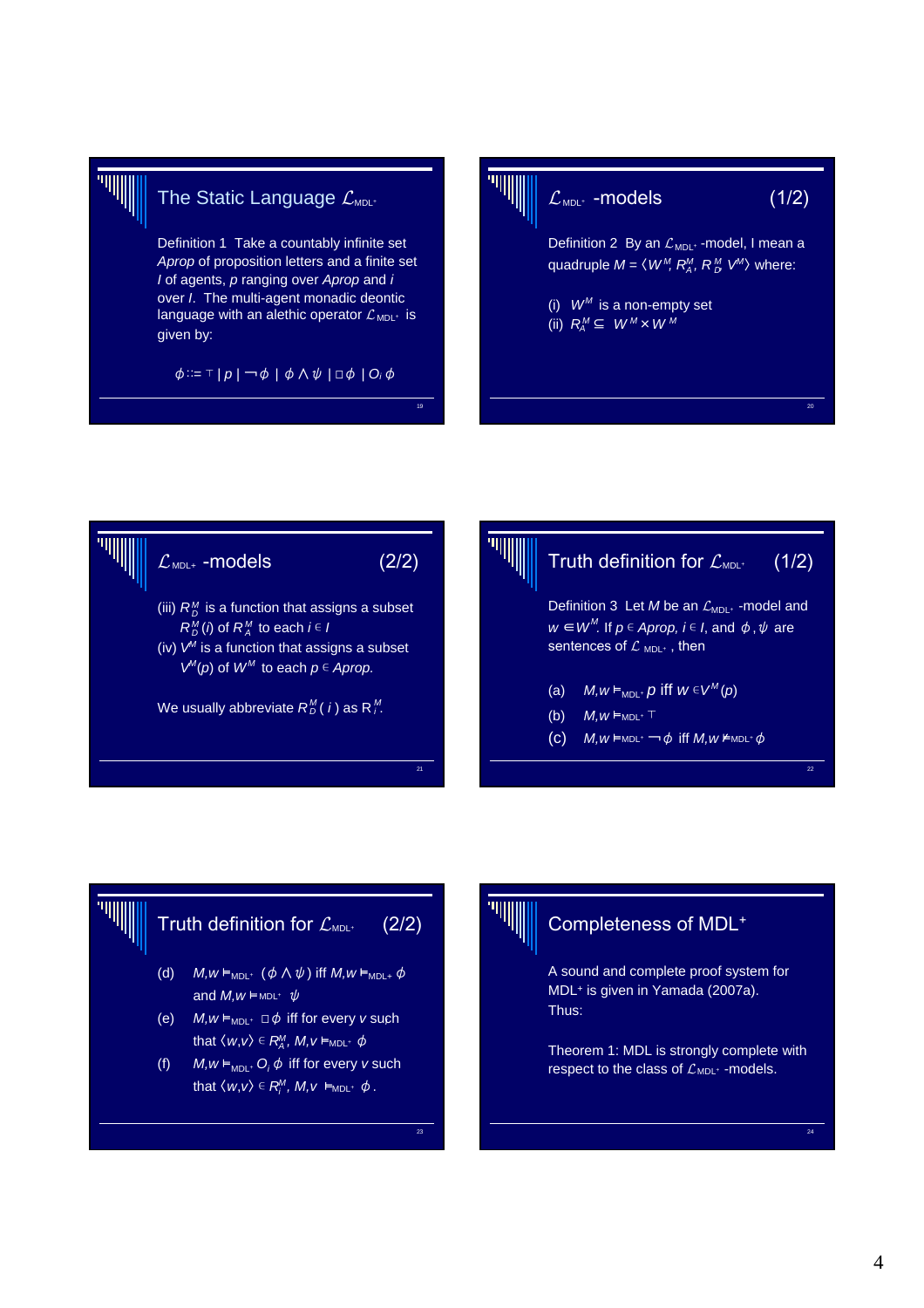

## Example 1 in  $\mathcal{L}_{\text{\tiny MDL^+}}$

The situations you were in before and after the issuance of your boss's command in Example 1 can be represented by two related  $\mathcal{L}_{\sf MDL^+}$  -models  $M$  and  $N$ respectively. For example, we may say:

- (1) *M,s* ⊨<sub>MDL</sub> → O<sub>a</sub> p ∧ → O<sub>a</sub> → p
- $(2)$  *N,s*  $\vdash_{MDL^+} O_a p$





| The Language of the Logic of<br><b>Public Announcements</b> |                                                                                    |  |  |  |
|-------------------------------------------------------------|------------------------------------------------------------------------------------|--|--|--|
| $K_i \psi$ :                                                | Agent <i>i</i> knows that $\psi$ .                                                 |  |  |  |
| $[A!] \phi$ :                                               | After every truthful public<br>announcement that A, $\phi$ holds.                  |  |  |  |
| $[A!]K_i\psi$ :                                             | After every truthful public announce-<br>ment that A, <i>i</i> knows that $\psi$ . |  |  |  |
|                                                             | 28                                                                                 |  |  |  |

#### The Language of the Logic of the Act of Commanding (Command Logic) *Oi* It is obligatory upon the agent *i* to see to it that ξ*.*  $\left[\mathbf{l}_i\psi\right]\phi$ : After every act of commanding *i* ( the addressee) to see to it that  $\psi$ ,  $\phi$  holds.

[**!***i* <sup>ψ</sup>] *Oi* After every act of commanding *i* to see to it that  $\psi$ , it is obligatory upon  $\boldsymbol{i}$  to see to it that ξ.

<sub>29</sub>

# The Dynamified Language  $\mathcal{L}_{\texttt{cl}}$

Definition 5 Take the same countably infinite set *Aprop* of proposition letters and the same finite set *I* of agents, *p* ranging over *Aprop* and *i* over *I* as before. The language of Command Logic  $\mathcal{L}_{\textsf{CL}}$  is given by:

φ∷= ⊤ | *p |* ¬φ | φ∧ψ | ⎕φ | *O* φ | [π]φ *i*  $\pi ::= !_i \phi$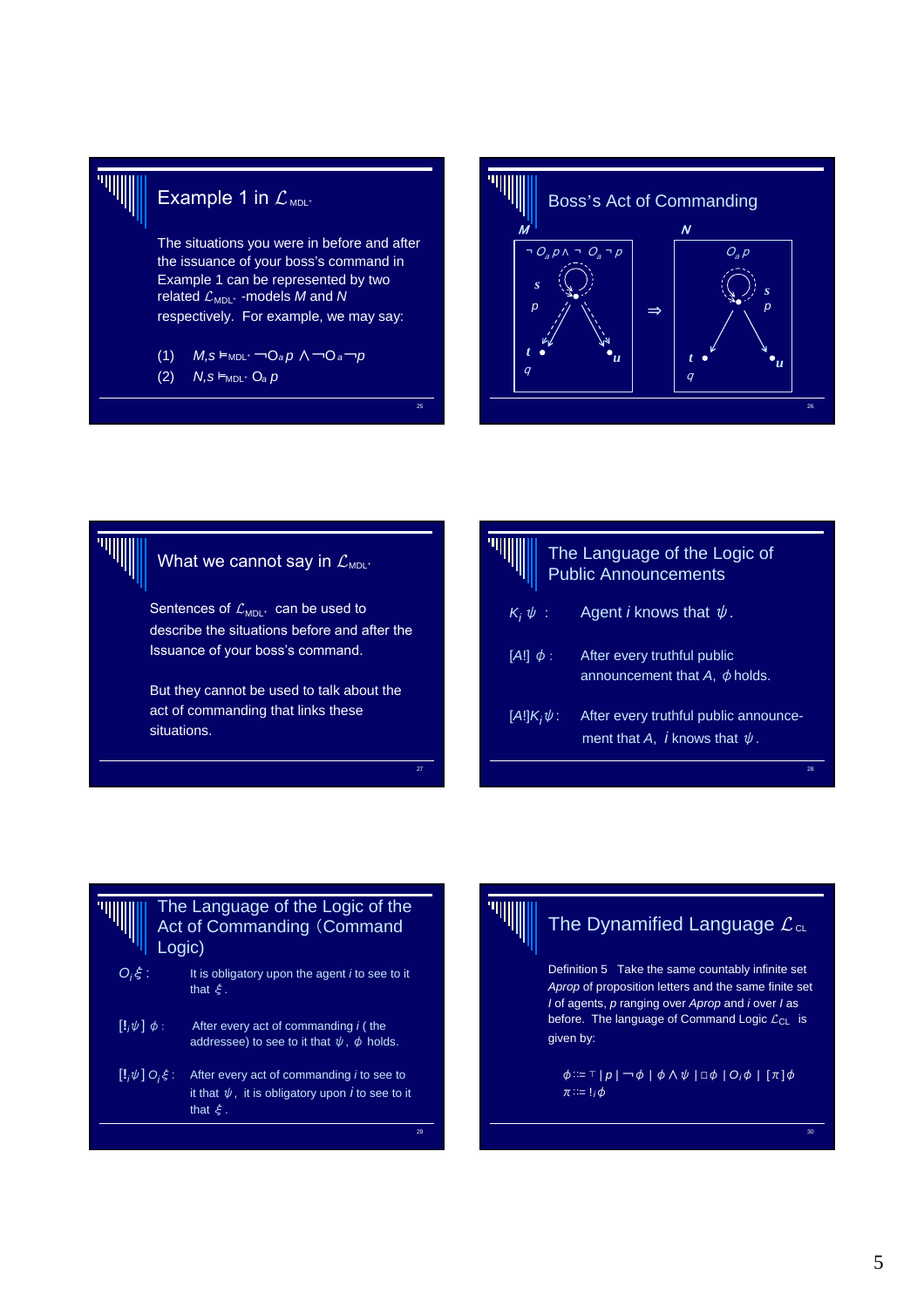



# Truth definition for  $\mathcal{L}_{\scriptscriptstyle{\text{CL}}}$  (2/3)

- (d)  $M,w \vDash_{\text{ECL}} (\phi \land \psi)$  iff  $M,w \vDash_{\text{ECL}} \phi$ and  $M, w \models$  ECL  $\psi$
- $(e)$  *M,w*  $\vDash$ <sub>ECL</sub>  $\Box \phi$  iff for every *v* such that  $\langle w, v \rangle \in R_A^M$ ,  $M, v \vDash_{\text{ECL}} \phi$
- (f)  $M, w \models_{\text{ECL}} O_i \phi$  iff for every *v* such that  $\langle w, v \rangle \in R_i^M$ ,  $M, v \models_{\text{ECL}} \phi$ .







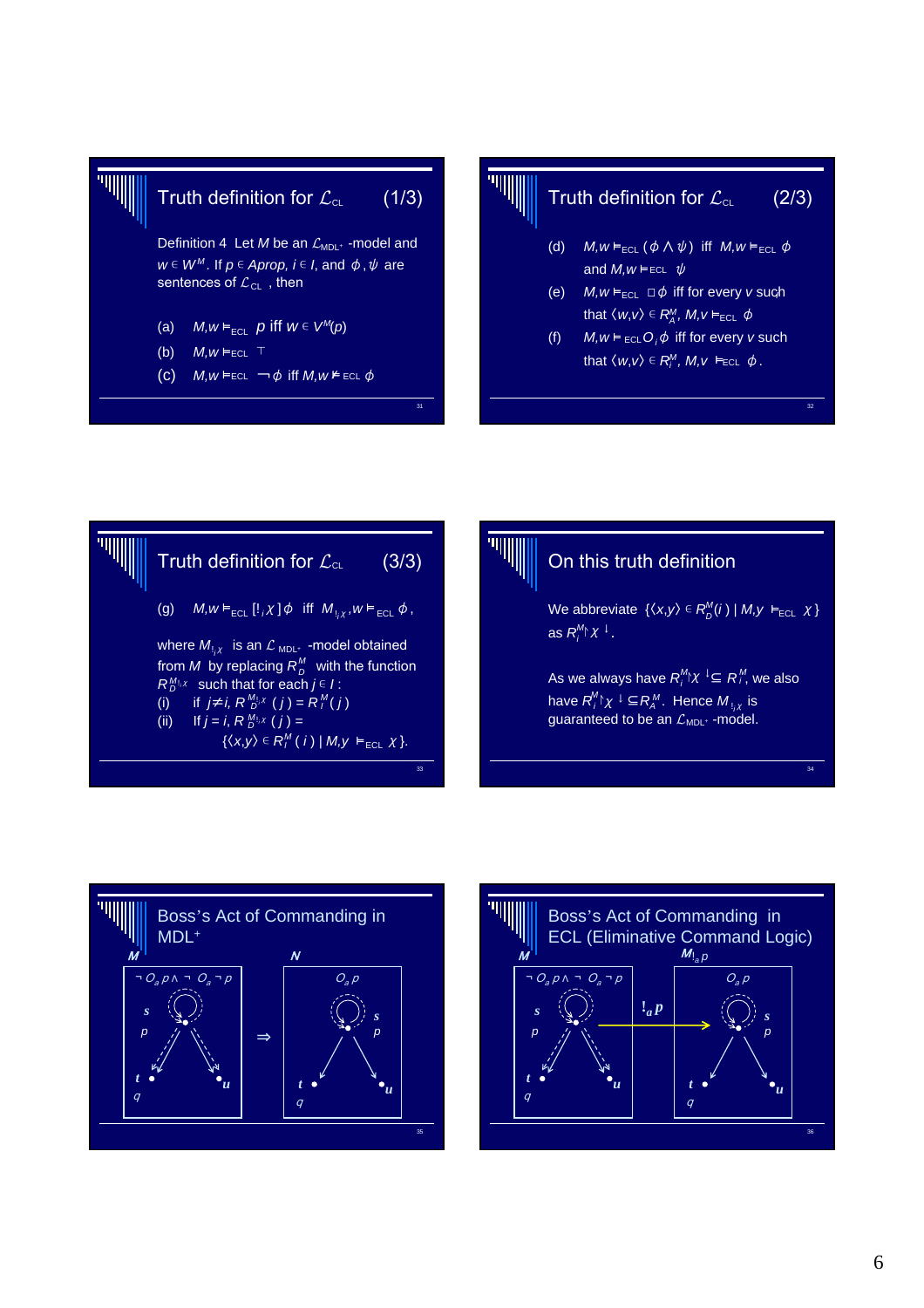



# CUGO Principle

If neither  $O_i$ 's nor !'s occur in  $\phi$ , we have

 $\left[\begin{smallmatrix} 1 & \phi \end{smallmatrix}\right]$   $O_i \phi$ .

Usually, you should do what your boss commands you to do. In other word, commands usually generate obligations.

38





# Reduction Axioms

- $(1)$  $\left[\frac{1}{\phi}\right] p \leftrightarrow p$  where  $p \in$  *Aprop*
- $(2)$  $[!,\phi]$  ⊤ ↔ ⊤
- (3)  $\left[ \cdot, \phi \right] \rightarrow \psi \leftrightarrow \neg \left[ \cdot, \phi \right] \psi$
- $(4)$  $[\phi](\psi \wedge \chi) \leftrightarrow ([!,\phi] \psi \wedge [!,\phi] \chi)$
- (5)  $\left[\cdot,\phi\right] \square \psi \leftrightarrow \square \left[\cdot,\phi\right] \psi$
- (6)  $\left[\frac{1}{\phi}\right] O_i \psi \leftrightarrow O_i(\phi \rightarrow \left[\frac{1}{\phi}\right] \psi)$
- $(7)$   $[!_i\phi]$   $O_j\psi \leftrightarrow O_j[!_i\phi]$   $\psi$  where  $i\neq j$ .

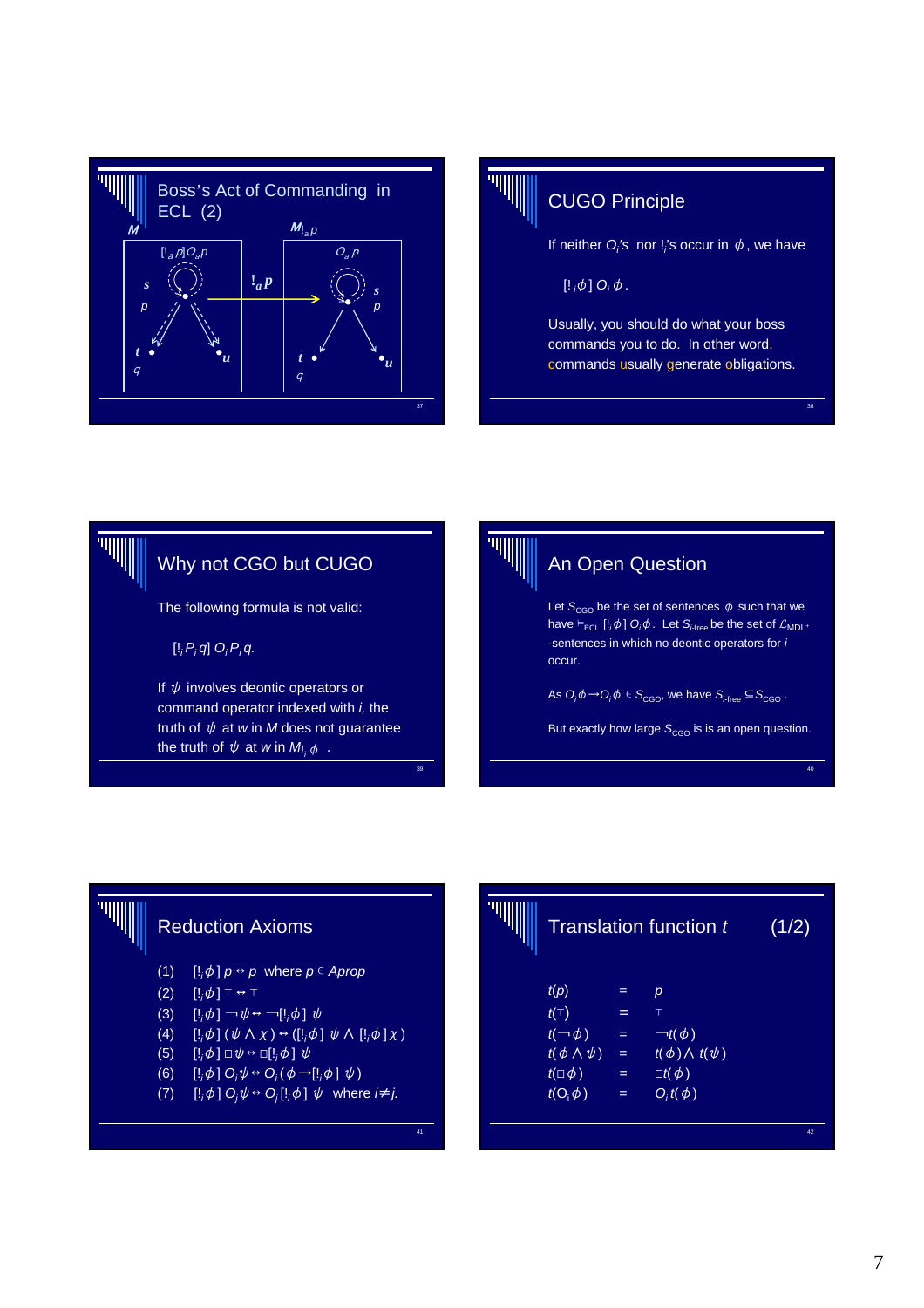|  | Translation function t                                                                                                                                               |                                                                                  | (2/2) |
|--|----------------------------------------------------------------------------------------------------------------------------------------------------------------------|----------------------------------------------------------------------------------|-------|
|  | $t([!,\phi]p)$                                                                                                                                                       | $= p$                                                                            |       |
|  | $t([!,\phi]\top)$                                                                                                                                                    | $=$ T                                                                            |       |
|  | $t([!,\phi] \rightarrow \psi)$                                                                                                                                       | $= \neg t ([] \phi \mid \psi)$                                                   |       |
|  | $t([!,\phi](\psi \wedge \chi))$                                                                                                                                      | $=$ t([!, $\phi$ ] $\psi$ ) $\wedge$ t([!, $\phi$ ] $\chi$ )                     |       |
|  | $t([!,\phi]\sqcup \psi)$                                                                                                                                             | $= \Box t ( \vert ! , \phi \vert \psi )$                                         |       |
|  | $t([!,\phi] \ O_i \psi)$<br>$= O_i(f(\phi) \rightarrow f([1,\phi] \psi))$<br>$t([!,\phi] O_i\psi)$<br>= $O_i$ t([! <sub>i</sub> $\phi$ ] $\psi$ ) where $i \neq j$ . |                                                                                  |       |
|  |                                                                                                                                                                      |                                                                                  |       |
|  | $t([!,\phi],[!,\psi]\chi)$                                                                                                                                           | $=$ t([! <sub>i</sub> $\phi$ ] t([! <sub>i</sub> $\psi$ ] x )) for any $j \in I$ |       |
|  |                                                                                                                                                                      |                                                                                  |       |
|  |                                                                                                                                                                      |                                                                                  | 43    |



# Proof System for ECL

The proof system for ECL (Eliminative Command Logic) contains all the axioms and all the rules of the proof system for MDL+, and in addition all the reduction axioms listed above and the following rule:

44

46

48



# **Completeness**

The completeness of ECL is derived from The completeness of MDL+.

Theorem 2 ECL is strongly complete with respect to the class of  $\mathcal{L}_{MDL^{+}}$ -models.



45

47

### Built-in assumptions 1

Commands are assumed to be always eliminative.

Proposition 2 We have:

 $\vDash$ <sub>ECL</sub>  $[l_i \phi] P_i \phi \rightarrow P_i \phi$ .

# Example 2

Suppose you are in a combat troop and now waiting for your captain's command to fire. Then you hear the command, and it has become obligatory upon you to fire. But before that, you were not permitted to fire. This forbiddance is now no longer in force. Thus it seems that after his command, you are permitted to fire, at least in the sense of lack of forbiddance.



# Built-in assumptions 2

Commands of the form !*i p* is assumed to have no effects on deontic accessiblity relations for any agent other than *i*.

Corollary 2 If  $\psi \in \overline{S_{\text{ifree}}}$ , then:

*M,*  $w \vDash_{\text{ECL}} \psi$  iff  $M_{\text{li}\phi}$ ,  $w \vDash_{\text{ECL}} \psi$ .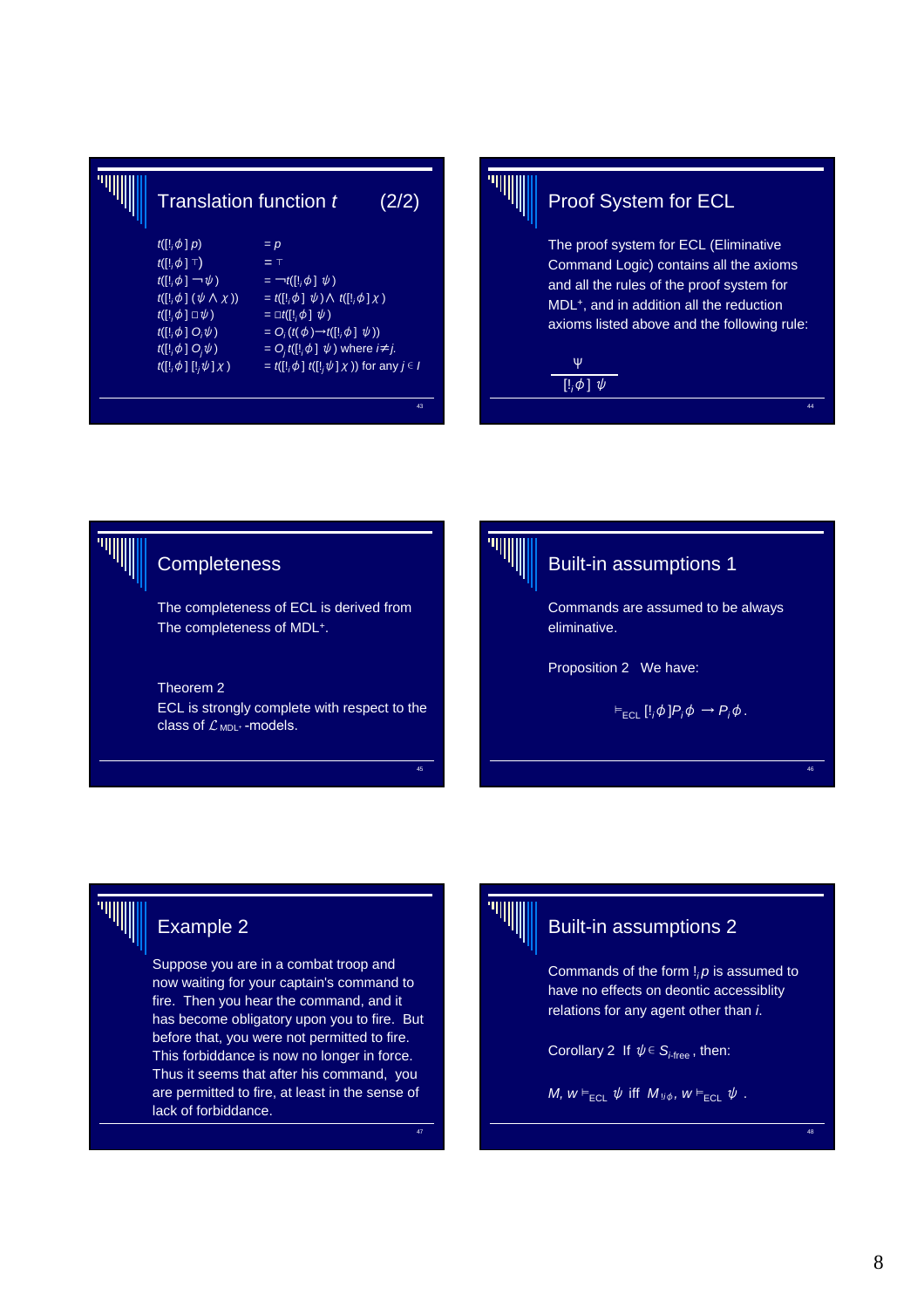$$
\mathbb{H}^{\mathbb{H}^n}
$$

# Built-in assumptions 3

Commands are assumed to have no preconditions.

#### Compare:

PAL:  $[\phi!] K_i \psi \leftrightarrow (\phi \rightarrow K_i [\phi!] \psi)$ ECL:  $[\phi]$   $O_i \psi \leftrightarrow O_i (\phi \rightarrow [!_i \phi] \psi)$ 



49

# Dead end principle

We have:

$$
\vDash_{\sf ECL} [I_i(p \wedge \neg p)] O_i \phi.
$$

Since  $R_j^M$ <sup> $\upharpoonright$ </sup>( $p \land \neg p$ )<sup>↓</sup> is empty, no world is *R*<sup>M</sup><sup>↑</sup>( $p \wedge \neg p$ <sup>1</sup> -accessible for *i*. Absurd commands lead to an obligational dead end.

50

52

54





# Restricted order invariance principle

If  $\phi$ ,  $\psi \in \overline{S_{i-free}}$ , we have:

 $\vDash$ <sub>ECL</sub>  $\left[ \cdot, \phi \right]$  $\left[ \cdot, \psi \right]$  $\chi \leftrightarrow \left[ \cdot, \psi \right]$  $\left[ \cdot, \phi \right]$  $\chi$ .

Since  $(R_j^M \phi_j) \upharpoonright \psi_j$  can be distinct from  $(R_i^M \upharpoonright \psi^{\perp}) \upharpoonright \phi^{\perp}$  , unrestricted form of order invariance principle is not valid.



 $\overline{53}$ 

# Another Interesting Validity

We have:

⊨ECL [!*<sup>i</sup> p*] ( [!*<sup>i</sup>* ¬*p*] *Oi* φ).

Everything comes to be obligatory if a pair of contradictory commands is issued. Thus you will be in an obligational dead end.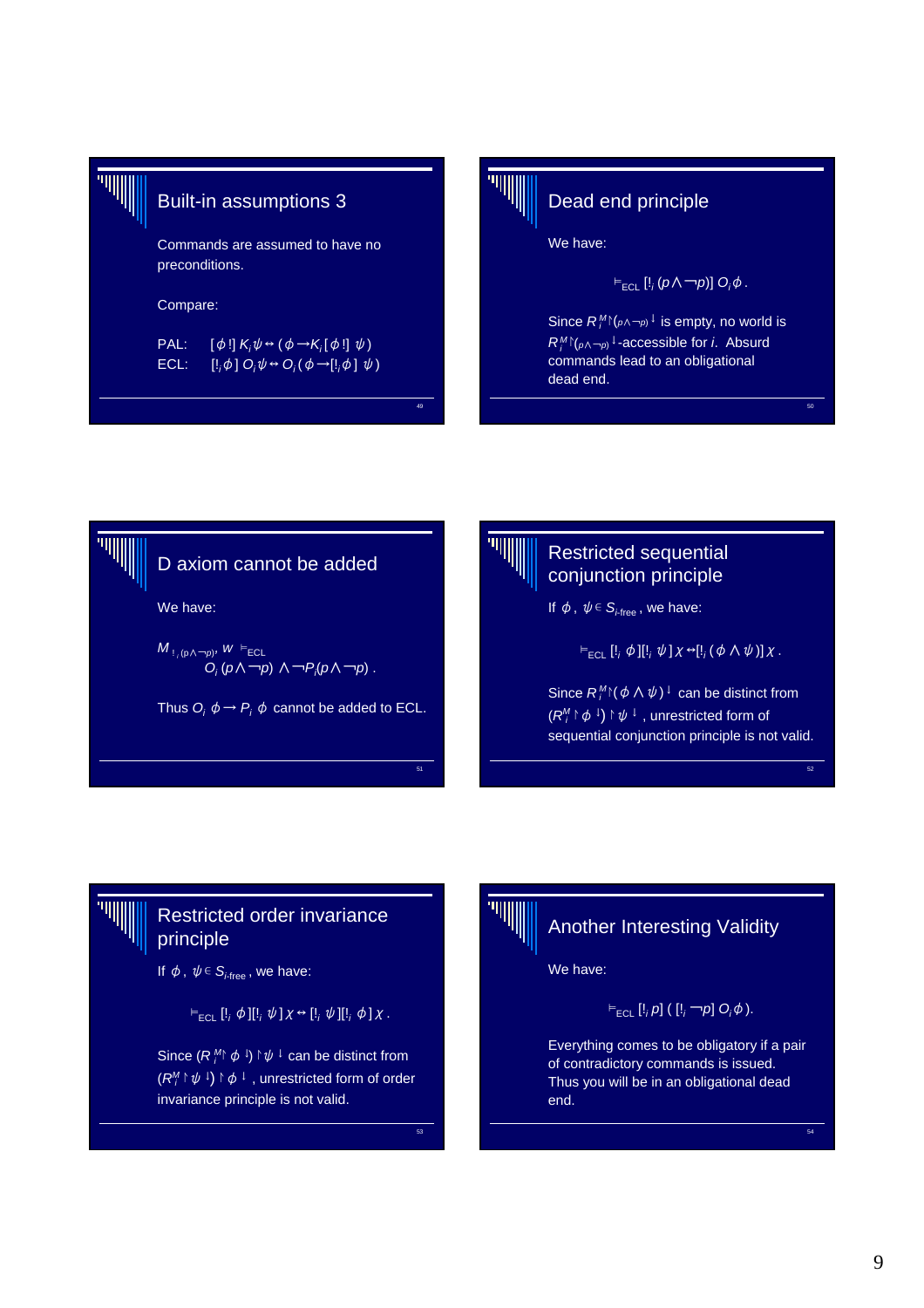

# An Extension:ECL II

We may distinguish command issuers:

$$
[!_{(i,j)} p] ([!_{(i,k)} \neg p] (Q_{(i,j)} p \wedge Q_{(i,k)} \neg p)].
$$

If an authority *k* commands you to see to it that ¬*p* after another authority *j* commands you to see to it that *p,* then you will be in an obligational dilemma.



55

# Why an obligational dilemma

Although no worlds are both  $R_{\scriptscriptstyle (i,j)}$  accessible and R<sub>in</sub> - accessible, there may be an  $R_{i,j}$ - accessible world and an  $R_{_{(i,j)}}$ - accessible world in such a sitation. (*i,k*)

56





## Logical Dynamics of Multiagent Language Games

- (1) Acts of promising can also be considered as deontic updaters, and acts of asserting can be considered as updaters of propositional commitments.
- (2) Perlocutionary Acts can also be considered as updaters of systems of knowledge, belief and preference.



59

#### Treating Illocutionary Acts and Perlocutionary Acts Together

ECL II can be combined with DEUL (Dynamic Epistemic Upgrade Logic) of van Benthem & Liu (to appear).

DEUL can be interpreted as dealing with perlocutionary acts of getting addressees to prefer something.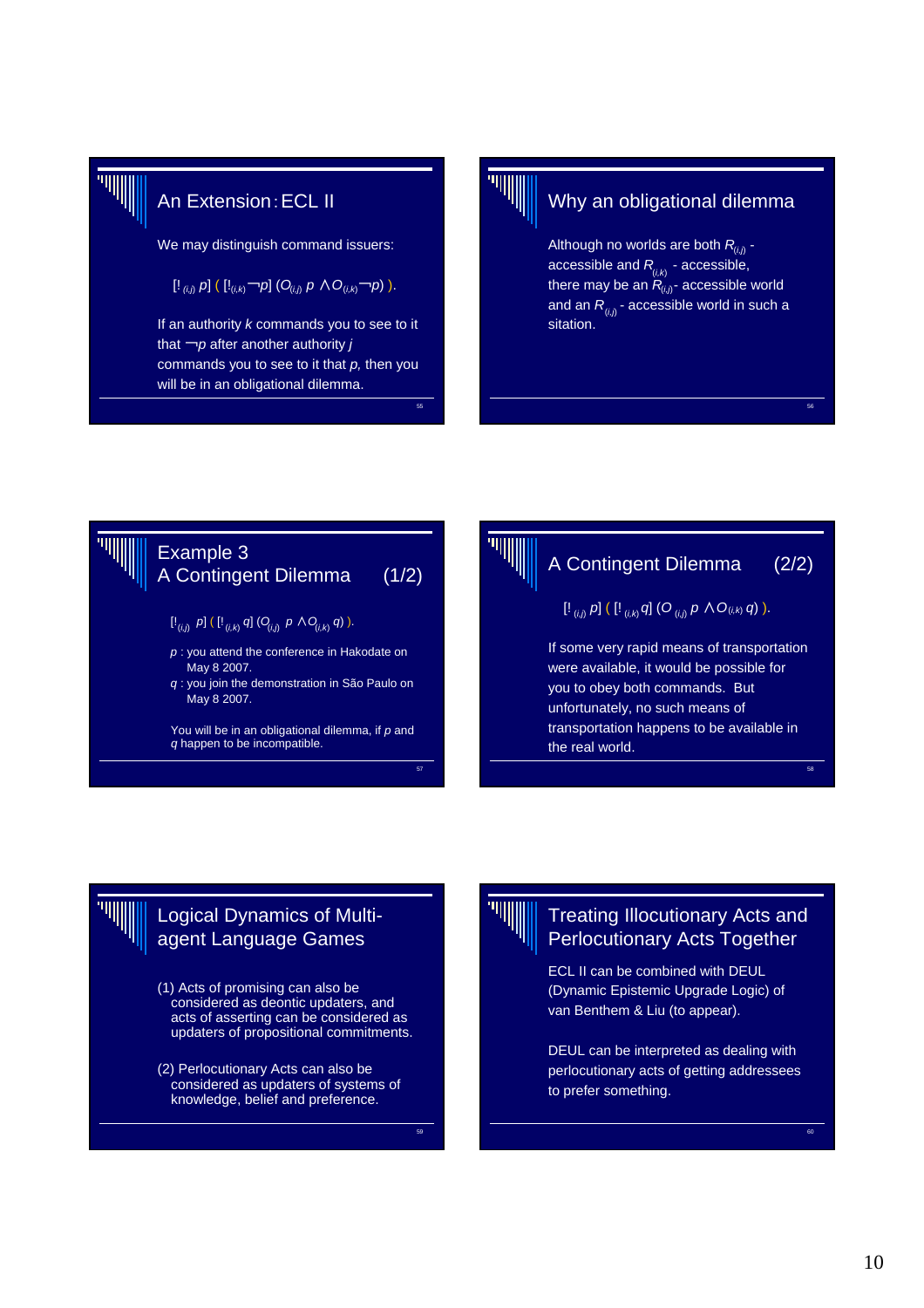





Preferences relativized to individual agents can be considered as propositional attitudes. So acts of getting addressees to prefer something can be considered as perlocutionary acts.

#### The Language of Dynamic Deontic Epistemic Preference Logic (DDEPL)

Definition Take a countably infinite set *Aprop* of proposition letters and a finite set *I* of agents, with *p* ranging over *Aprop* and *i, j* over *I* . The language of DDEPL is given by:

 $\phi ::= \top | p | \neg \phi | \phi \land \psi | U \phi | O_{(i,j)} \phi$  $K_{i}$  | [pref]  $_{i}$  |  $[\pi]\phi$  $\pi ::= \text{Com}_{(i,j)}\phi \mid \text{G-pref}_{(i,j)}\phi \mid \text{Annc } \phi$ 

64

66

#### The Language of Dynamic Deontic Epistemic Preference Logic (DDEPL)

the agent *i* knows that  $\phi$ [*pref*] <sub>*i*</sub>  $\phi$  : in every world the agent *i* considers at least as good as the current one,  $\phi$ holds  $U\phi$ : in every world  $\phi$  holds  $O_{(i,j)}\phi$ : it is obligatory upon the agent *i* with respect to *j* to see to it that  $\phi$  $K_i \phi$ :



 $63$ 

65

### The Language of Dynamic Deontic Epistemic Preference Logic (DDEPL) (2)

 $[Com_{(i,j)}\phi]\psi$ : after every successful act of commanding the agent *i* by *j* to see to it that  $\phi$ ,  $\psi$  holds

[G-*pref<sub>(i,j)</sub>*  $\phi$  ]  $\psi$  : after every successful *j*'s act of getting the agent *i* to consider every world where  $\phi$  holds at least as good as the current one,  $\psi$  holds